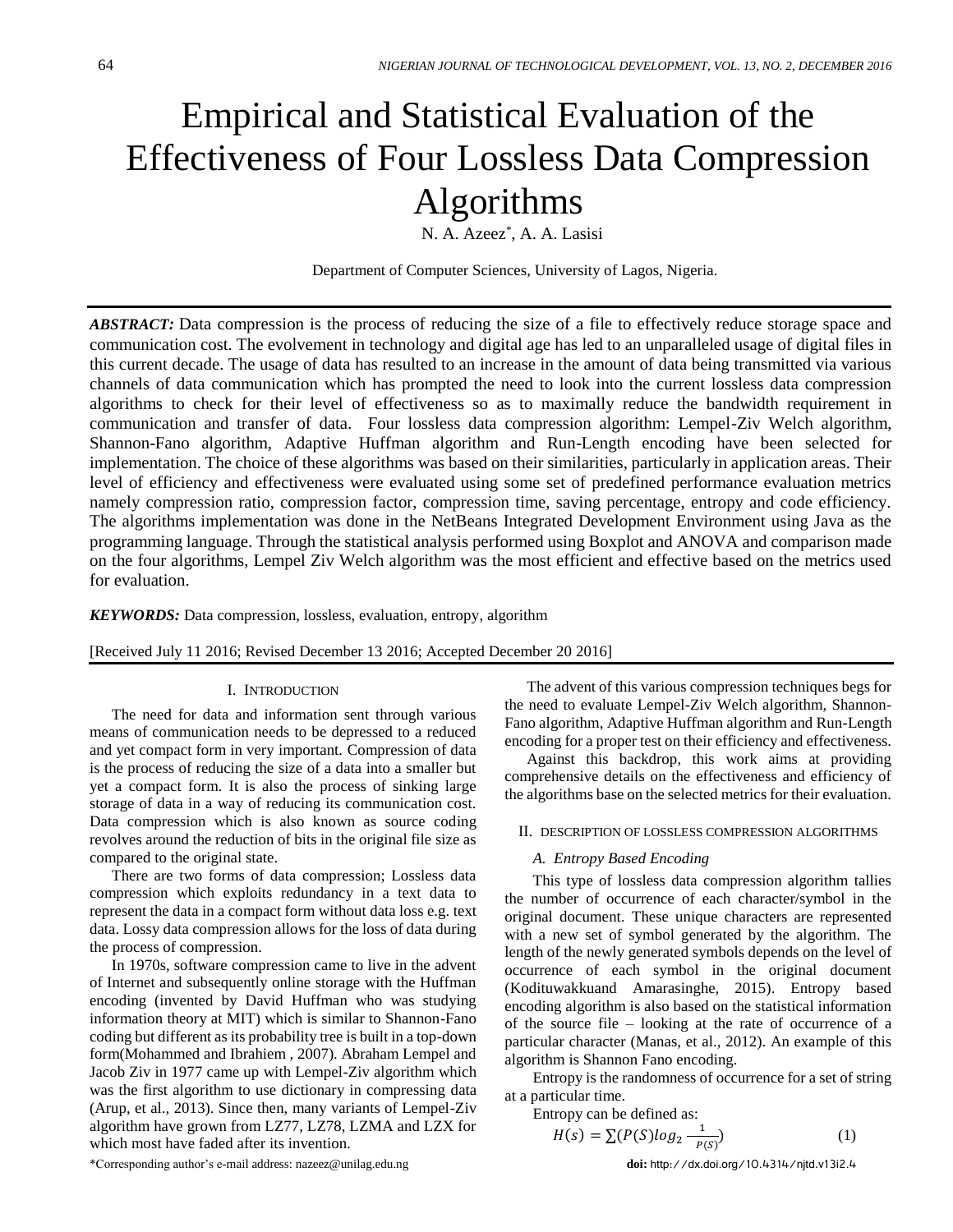(Wang, 2011) where "S" is the set of probable states, and P(S) is the likelihood of state

$$
P(S) = \frac{\text{Compressed File Size}}{\text{Length of Character}} \tag{2}
$$

#### *B. Adaptive Huffman Encoding*

Huffman encoding algorithm was invented by David Huffman in the year 1951. This algorithm is an entropy based algorithm mainly for lossless data compression. Character of fixed length codes are substituted with variable length codes. Huffman Encoding Algorithm is the process of using the probability of occurrence of a symbol in the original source document to create a code word for each character(Tamanna and Sonia , 2014). Adaptive Huffman algorithm which is a branch of Huffman Encoding algorithm creates a tree in a bottom up form during the process of calculating characters occurrence (Pooja, et al., 2015).

### *C. Shannon Fano Coding*

Shannon Fano data compression algorithm was named after Claude Shannon and Robert Fano after their efforts to create an encoding procedure that will generate a binary code treein a top-down form (Kannanand Murugan, 2012). The algorithm which is entropy based and similar to Huffman encoding algorithm evaluates a characters reoccurrence and allocates a code word with corresponding code length.

#### *D. Dictionary Based Encoding*

This algorithm is also known as substituting encoding. It holds a data structure called "dictionary" which contains strings. The encoder of the algorithm in the process of compression matches a substring in the original file to the string in the dictionary (Manas, et al., 2012). If a match is found, the encoder replaces the substring with a reference to the dictionary.

## *E. Lempel Ziv Welch*

Lampel Zev Welch was named after Abraham Lampel and Jacob Zev worked on an LZ78 algorithm in 1977; Terry Welch modified it in 1984 for implementation in an extraordinary performance disk (Pooja, et al., 2015). It is a substitution compression algorithm which creates an active dictionary with a set of strings and thereby substitutes each corresponding substring in the original files with the string in the dictionary. The string in the dictionary acts as a reference to the substring in the original document.

# *F. Run Length Encoding*

Run Length encoding can be regarded as the simplest lossless data compression algorithm. It processes a document on number of "Runs" and "Non-Runs" (Shrusti, et al., 2013). It simply counts the number of times a character occurs repeatedly in the source file, for example, BOOKKEPPER will be encoded as 1B2O2K1E2P1E1R. (Sebastian, 2003).

# III. RELATED WORKS

Arup, et al. (2013) presented a paper which was set with the objective of examining the performance of various lossless data compression based on different test files. Various metrics were used to determine the level of performance of each algorithm. Three lossless data compression algorithm, namely Huffman encoding, Shannon Fano and LampelZiv Welch (LZW) were implemented and examined. From the various performance evaluation metrics carried out (compression ratio, compression factor, entropy and code efficiency), LZW was said to be slower, Shannon Fano has a higher average decompression time. It was concluded that depending on the various performance metrics, their performance varies. It was recommended that more Lossy and lossless data compression algorithm be examined in future while they should also be tested on larger test files.

Barath, et al. (2013) designed software, Domain "Sun Zip" developed with Java programming language with the aim of reducing the number of bit and byte representation of a character. The software works by reducing the bit representation of source file, lessens the disk storage space of such data and thereby allows easy transmission over a network. It was noted that other third party software such as WinRAR, WinZip etc. poses some disadvantages and difficulties. The software was developed using a lossless data compression algorithm named Huffman encoding Algorithm. Some major drawbacks were identified in the previous existing third party software which are; Data insecurity, higher compression time and monopoly in file extension.

It was observed by SubhamastanRao, et al. (2011) that speed (processing time) is the main challenge during the separate process of data compression and encryption. The paper focused on the need to combine these two processes together thereby lessening the challenges. The idea behind this combination was to add to data compression a pseudo random shuffle. Shuffling of nodes in the tree of Huffman algorithm is done to produce a single mapping of the Huffman table. Decompression cannot be done once the Huffman table is encrypted thus simultaneous encryption and compression is achieved.

Challenges facing the separate process of compression and encryption ranges from low sped, acquiring more cost and the computer having more processing time. These challenges were the main reason behind combining compression and encryption algorithms. Execution time of both process reduced drastically and the new algorithm was deemed as good as other common algorithm such as DES, RC5, etc.

The approach improved the speed and also provided more security. Enhancement is encouraged on this approach to achieve more efficiency and the algorithm was said to be prone to security attack. Hanaa, et al. (2015) observed that images contain multiple redundancies from high correlation between pixels which occupies a lot of space. Many algorithms have been designed and developed to compress images. This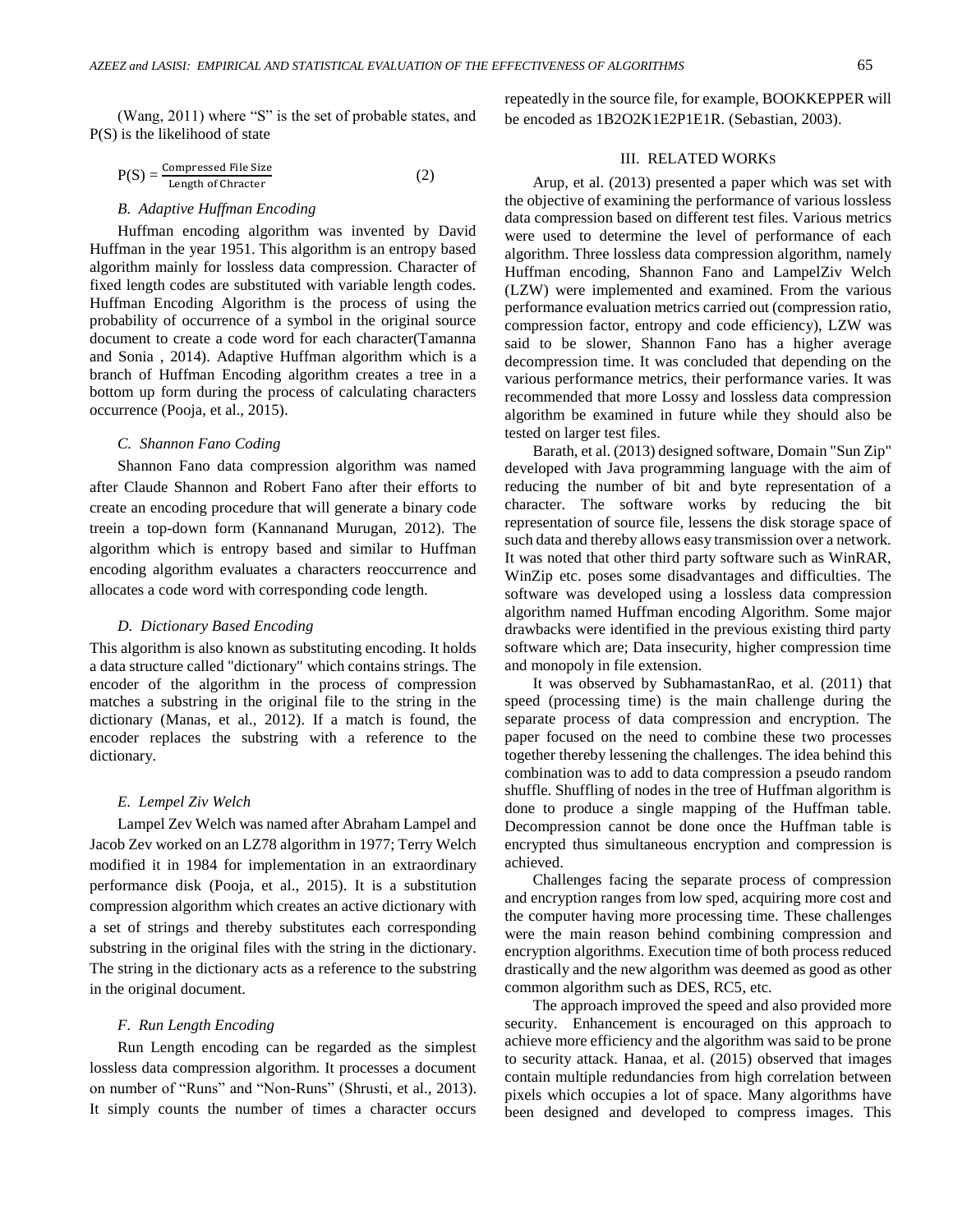research was based on analyzing all the image compression algorithms and identifying the advantages and shortfalls. The main objective of this research was to find a way of reducing the amount of power consumed by redundant images.

In the source data, three major types of data redundancy were observed; Spatial redundancy, temporal redundancy and spectral redundancy. Various processes involved in its image compression included mapper, quantizer and entropy encoding. The performance metrics used to measure the level of efficiency of image compression were quality of image, compression ratio, power consumption and speed of compression which can be divided into two; computational complexity and memory resources. During the course of evaluation, it was reached that SPIHT is the best technique due to its compactness and generation of low bit rate. Adaptation of SPIHT for Wireless Media Sensor Network (WMSN) was encouraged as an area to be researched upon.

Suarjaya (2012) proposed a new data compression algorithm "J BIT ENCODING" (JBE) which manipulates every bit in a source file to minimize the data size without losing any information. The algorithm was considered to be a lossless data compression algorithm. The developed algorithm was also compared with other algorithms to measure the level of effectiveness and efficiency.

Other algorithms used for the comparison are Run Length encoding, Burrows wheeler transform, Move to Front (MTF) and Arithmetic coding. The proposed algorithm with other four algorithms were tested with five different data files. The results were inconclusive due to the hybrid nature of test files used e.g. document content included audio, text, and video. The author recognizes the need for more review and research into J Bit encoding algorithm.

Lempel ZivWelch which was "incorporated as the Standard of the consultative committee on International telegraphy and telephony" was implemented with a little modification. Simrandeep and Sulochana in 2012 designed the dictionary of the algorithm based on "content addressable memory array". Xilinx ISE simulation tool was used to derive accurate performance measures. The algorithm which was evaluated by a finite state machine technique achieved a compression rate of 30.3% with 60.25% reduction in disk storage. The result of the developed LempelZiv Welch data compression algorithm assigned 5 bit to each character instead of 7 bits. Various test data were used for the analysis.

Pooja, et al. (2015) proposed a two stage data compression algorithm OLZWH which used both Lempel Ziv Welch and Adaptive Huffman encoding algorithm at the optimal level. In the algorithm, dictionaries are formed for input character symbols in two modes; set of indices and set of ASCII. OLZW was applied to set of indices while Adaptive Huffman was applied to ASCII code. The analysis were however unclear as there is no detailed explanation and statistical interpretation of the results obtained.

# IV. DATA COMPESSION EVALUATION TECHNIQUES/METRICS.

Various performance evaluations metric were used to evaluate the four lossless data compression algorithms. The implication of these values with respect to -114 dBm defined by FCC as the criteria of the empty spaces for TV white space ( Nasir et. al., 2013) is that FCC has chosen additional sensing margins of 27.3 dB and 3.3 dB in both cases of channel 31, but the margin is 2.7 dB in the case of channel 10.

#### *A. Compression Ratio*

This was calculated by finding the ratio between the compressed and original file.

**Compression Ratio** = 
$$
\frac{Compressed File Size}{Source Document Size}
$$
 (3)

Source: Kodituwakkuand Amarasinghe, 2015

*B. Compression Factor*

This is the inverse of compression ratio which can be calculated as:

Compression Factor =
$$
\frac{Source\ document\ size}{Compressed\ file\ Size}
$$
 (4)

#### *C. Saving Percentage*

According to Kodituwakku and Amarasinghe (2015),

Saving Percentage = − % (5)

# *D. Compression and Decompression Time*

This calculates the time taken for each algorithm to compress file of a particular size and also to decompress same file back to its original form. The time will be calculated in Nanoseconds (Ns).

#### *E. Entropy*

Generally, entropy refers to disorder or uncertainty. Entropy is used if the data compression algorithm is based on statistical information of the source file. Two events happen in a source document; an event that occurs rarely and the other which occurs repeatedly. Entropy can be calculated (Kodituwakku and Amarasinghe, 2015) as:

$$
H(s) = \sum (P(S) \log_2 \frac{1}{P(S)})
$$
 (6)

where  $S$  is the set of probable states, and  $P(S)$  is the likelihood of state.

#### *F. Code Efficiency*

Code efficiency can be defined as the percentage in ratio between the source file entropy and the average code length of the source file. It can be calculated as:

$$
E = \frac{H(S)}{L} \tag{7}
$$

where  $E$  is the code efficiency,  $H(S)$  is the entropy and  $L$  is the average code length.

Source: Kodituwakku and Amarasinghe, 2015.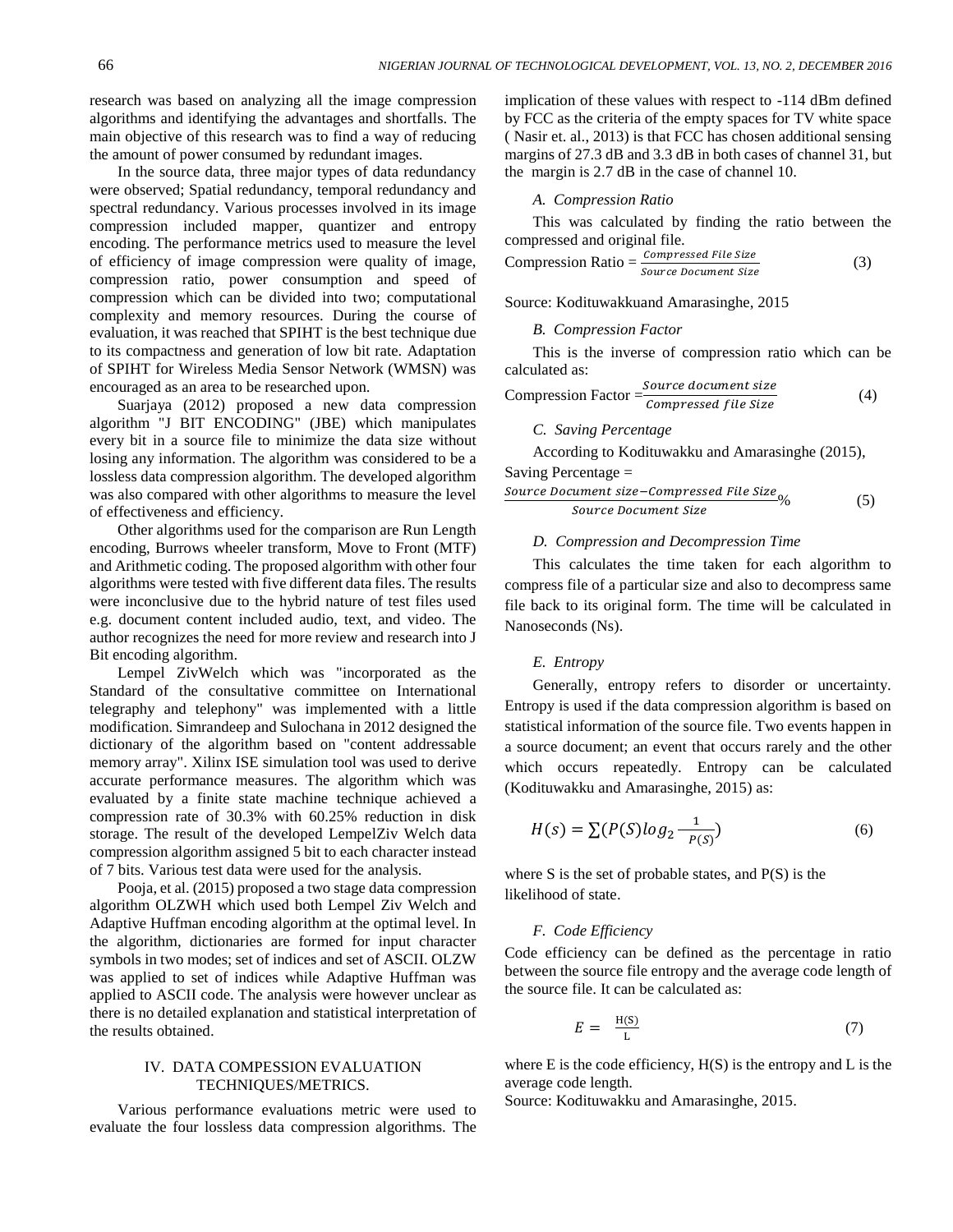#### *G. Average Code Length*

This can be defined as the average number of bits expected to represent a single code word. For the length of the code word in the source file is known, the average code length can be calculated as (Kodituwakkuand Amarasinghe, 2015):

$$
L = \sum p, \ l \tag{8}
$$

where *p* is the likelihood of occurrence of a particular symbol; *l* is the length of a code word for a particular symbol.

#### V. IMPLEMENTATION, FINDINGS AND RESULTS

Four lossless data compression algorithms; two of Entropy based data compression algorithm (Adaptive Huffman compression algorithm and Shannon Fano compression algorithm), Run Length encoding data compression algorithm based on repetitive and redundancy values and a Dictionary based data compression algorithm - Lempel Ziv Welch have been implemented with Java programming language in the NetBeans Integrated Development Environment (IDE) and are tested against 10 text data with varied sizes. The data files are in 145813 bytes, 3814642 bytes, 96166 bytes, 147456 bytes, 242819 bytes, 27031 bytes, 62976 bytes, 451793 bytes, 200438 bytes and 2928078 bytes. The test data also varies in content as some are programming languages codes, numbers, eBooks, previous past project and normally text data. The text files are with the extension .doc, .docx, .txt, .pdf and .rtf

Also graphics and audio documents are tested for Adaptive Huffman and Lempel Ziv Welch data compression algorithm. The files are of 63101 bytes, 4568712 bytes, and 1122430 bytes for the graphics in .jpeg, .gif and .jpg format and 8340775 bytes, 2279529 bytes for audio in .mp3 extension. Shannon Fano and Run Length data compression algorithms do not work well for graphics and audio files. This has been done to determine the algorithm with the most maximal level of efficiency and effectiveness. Table 1

provides analysis of the four lossless compression algorithms using various metrics for performance evaluation.

Going by the result in Table 1, Run Length compression algorithm did not work well with the test data. Run Length works well on repeated character and since all the data have little or few repeated values, the compressed data increased from that of the original data which isn't the desired result expected. The compressions ratio and factor are over the mark while the saving percentage is negative all through. In File 1, the compressed file size almost doubled the original file size. LampelZiv Welch data compression algorithm makes use of a dynamic dictionary. The result in Table 2 shows a very good compression ratio. File 10 of Table 2 gives a saving percentage of 78.19%. All the files compressed have a reduction in size as compared to Run Length which increased in size. The lowest saving percentage is 26.59%.The compression ratio and factor of all files are quite good. The saving percentage is still positive in the compression of picture and graphics. The compression time is also within satisfaction. With this algorithm, communication cost and storage space will be reduced.

Implementation of Adaptive Huffman algorithm as shown in Table 3 shows a dynamic tree for the traversal of nodes with a relatively average saving percentage. The saving percentage for the text document was as high as 63.53%. The algorithm doesn't work well with tabs as the compression of .docx file has shown a low saving percentage. For example, File 3 has 0.21% while File 8 has- 0.13%. Adaptive Huffman compression ratio of picture and audio file is very high as shown in File 11 to File 15. The saving percentage for audio is a bit higher than that of picture. Adaptive Huffman helps in reducing file size of compressed data which helps to reduce communication cost and storage space.

Shannon Fano which is a variant of Huffman Algorithm has quite been known not to have a better code efficiency to Adaptive Huffman. Results obtained as shown is Table 4 gives all the files compression ratio to be above 100% which isn't efficient. The saving percentage is also in the negative state. Table 1: Results for Run length encoding algorithm base of the wotrips ession factor is far low while the entropy is in the

|             |                  | <b>Original/Source File</b> |                            |                            | <b>Compressed File</b>      |                       |                             |                          |
|-------------|------------------|-----------------------------|----------------------------|----------------------------|-----------------------------|-----------------------|-----------------------------|--------------------------|
| File<br>No. | <b>File Type</b> | <b>File Size</b><br>(byte)  | No of<br><b>Characters</b> | <b>File Size</b><br>(byte) | <b>Compression</b><br>Ratio | Compression<br>Factor | <b>Saving</b><br>Percentage | Compression<br>Time (Ns) |
|             | Text.txt         | 145813                      | 119498                     | 280096                     | 192.092612                  | 0.520582              | $-92.092612$                | 117805320                |
| 2           | Text.pdf         | 3814642                     | 190632                     | 3960402                    | 103.821066                  | 0.963                 | $-3.821066$                 | 28574764776              |
| 3           | Text.docx        | 96166                       | 134812                     | 194907                     | 202.677662                  | 0.493394              | $-102.677662$               | 265030951                |
| 4           | Text.doc         | 147456                      | 119903                     | 245432                     | 166.444227                  | 0.600802              | $-66.444227$                | 46255635                 |
| 5           | Text.pdf         | 242819                      | 28735                      | 451610                     | 185.986270                  | 0.537674              | $-85.986270$                | 61262819                 |
| 6           | Text.txt         | 27031                       | 21743                      | 52942                      | 195.856609                  | 0.510578              | -95.856609                  | 74430256                 |
| $\tau$      | Text.doc         | 62976                       | 27542                      | 87153                      | 138.390816                  | 0.722591              | -38.390816                  | 43526813                 |
| 8           | Text.docx        | 451793                      | 885240                     | 578932                     | 128.140985                  | 0.780390              | $-28.140985$                | 76893549                 |
| 9           | Text.rtf         | 200438                      | 40530                      | 381690                     | 190.427962                  | 0.525133              | -90.427962                  | 77116678                 |
| 10          | Text.rtf         | 2928078                     | 1985544                    | 5747092                    | 196.275224                  | 0.509489              | -96.275224                  | 404530274                |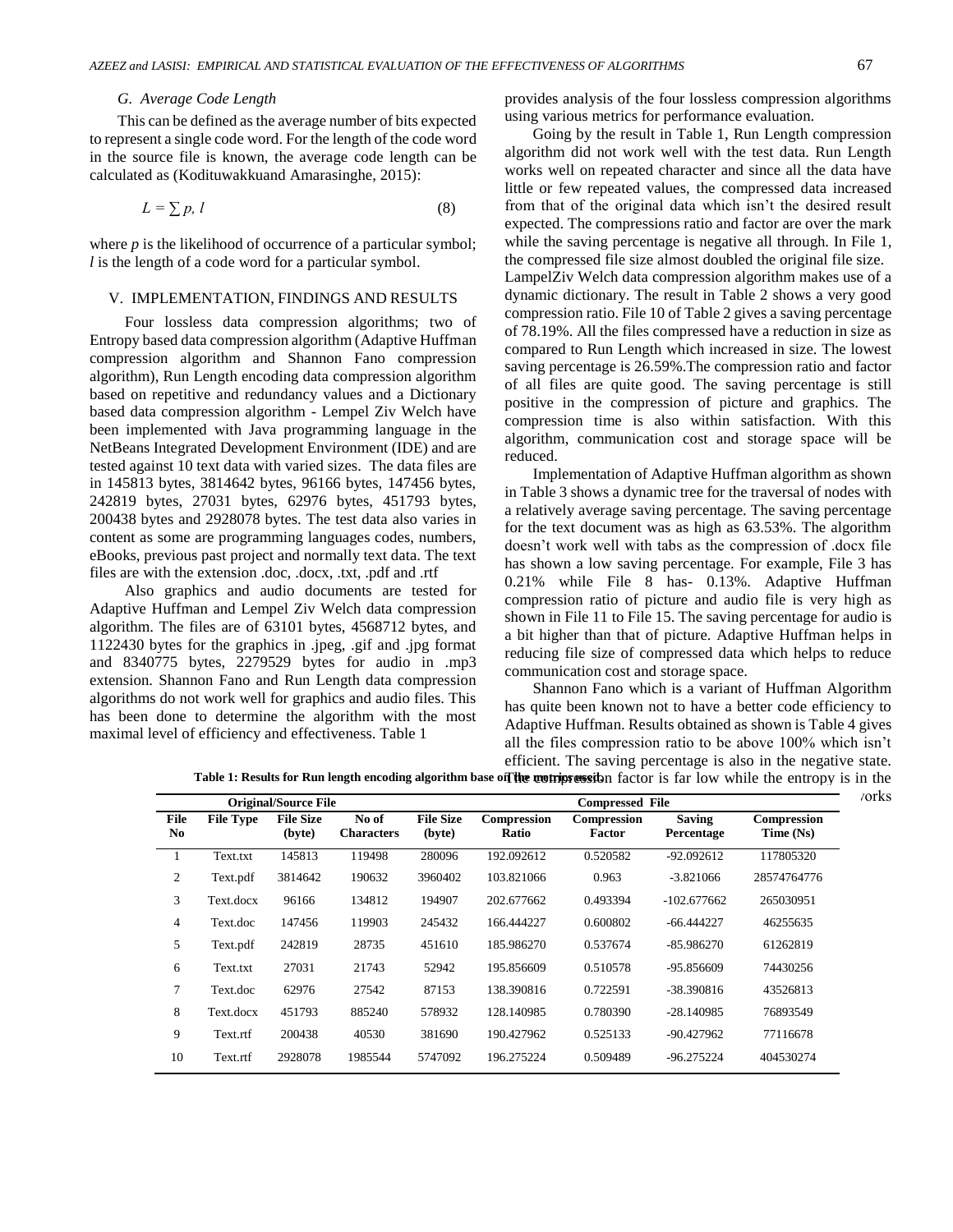|                        | <b>Original/Source File</b> |                               |                            |                               |                      | <b>Compressed File</b>              |                             |                         |
|------------------------|-----------------------------|-------------------------------|----------------------------|-------------------------------|----------------------|-------------------------------------|-----------------------------|-------------------------|
| File<br>N <sub>0</sub> | <b>File Type</b>            | File<br><b>Size</b><br>(byte) | No of<br><b>Characters</b> | File<br><b>Size</b><br>(byte) | Compression<br>Ratio | <b>Compression</b><br><b>Factor</b> | <b>Saving</b><br>Percentage | Compression<br>Time(Ns) |
| 1                      | Text.txt                    | 145813                        | 119498                     | 58537                         | 40.145255            | 2.490954                            | 59.85                       | 1818280253              |
| $\overline{c}$         | Text.pdf                    | 3814642                       | 190632                     | 2160402                       | 56.634463            | 1.765709                            | 43.37                       | 18574764776             |
| 3                      | Text.docx                   | 96166                         | 134812                     | 66322                         | 68.966163            | 1.449986                            | 31.03                       | 901233950               |
| $\overline{4}$         | Text.doc                    | 147456                        | 119903                     | 47058                         | 31.913249            | 3.133495                            | 68.08                       | 1612183652              |
| 5                      | Text.pdf                    | 242819                        | 28735                      | 78166                         | 32.191056            | 3.106453                            | 67.80                       | 1517335876              |
| 6                      | Text.txt                    | 27031                         | 21743                      | 12257                         | 45.344234            | 2.205352                            | 54.66                       | 307013484               |
| 7                      | Text.doc                    | 62976                         | 27542                      | 25080                         | 39.824695            | 2.511005                            | 60.18                       | 414828744               |
| 8                      | Text.docx                   | 451793                        | 885240                     | 289979                        | 64.184040            | 1.558019                            | 35.82                       | 2309066572              |
| 9                      | Text.rtf                    | 200438                        | 40530                      | 66263                         | 33.059100            | 3.024886                            | 66.94                       | 818822983               |
| 10                     | Text.rtf                    | 2928078                       | 1985544                    | 638574                        | 21.808640            | 4.585339                            | 78.19                       | 12503148589             |
| 11                     | Picture .jpg                | 63101                         | <b>NA</b>                  | 46323                         | 73.410881            | 1.362196                            | 26.59                       | 1336731046              |
| 12                     | Picture.jpeg                | 4568712                       | <b>NA</b>                  | 2834401                       | 62.039389            | 1.611879                            | 37.96                       | 27124451524             |
| 13                     | Picture.gif                 | 1122430                       | <b>NA</b>                  | 683645                        | 60.907584            | 1.641832                            | 39.09                       | 4373213534              |
| 14                     | audio.mp3                   | 8340775                       | NA.                        | 4627141                       | 55.476152            | 1.802576                            | 44.52                       | 40555952684             |
| 15                     | audio.mp3                   | 2279529                       | <b>NA</b>                  | 1386837                       | 60.838752            | 1.643689                            | 39.16                       | 11450106158             |

**Table 2: Results for Lempel Ziv Welch algorithm base on the metrics used metrics used.**

**Table 3: Results for Adaptive Huffman Algorithm base on the metrics used.**

|                        | <b>Original/Source File</b> |                            |                            |                            |                             |                              | <b>Compressed File</b>      |                          |
|------------------------|-----------------------------|----------------------------|----------------------------|----------------------------|-----------------------------|------------------------------|-----------------------------|--------------------------|
| File<br>N <sub>0</sub> | <b>File Type</b>            | <b>File Size</b><br>(byte) | No of<br><b>Characters</b> | <b>File Size</b><br>(byte) | <b>Compression</b><br>Ratio | <b>Compression</b><br>Factor | <b>Saving</b><br>Percentage | Compression<br>Time (Ns) |
| 1                      | Text.txt                    | 145813                     | 119498                     | 90001                      | 61.723577                   | 1.620126                     | 38.28                       | 297175620                |
| 2                      | Doc.pdf                     | 3814642                    | 190632                     | 3647056                    | 36.47056                    | 1.045951                     | 63.53                       | 1081429949               |
| 3                      | Text.docx                   | 96166                      | 134812                     | 95971                      | 99.797225                   | 1.002032                     | 0.21                        | 51938673                 |
| 4                      | Text.doc                    | 147456                     | 119903                     | 79477                      | 53.898790                   | 1.855329                     | 46.11                       | 331428722                |
| 5                      | Text.pdf                    | 242819                     | 28735                      | 155586                     | 64.074887                   | 1.560674                     | 35.93                       | 81607140                 |
| 6                      | Text.txt                    | 27031                      | 21743                      | 18014                      | 66.642003                   | 1.500555                     | 33.36                       | 32092003                 |
| 7                      | Text.doc                    | 62976                      | 27542                      | 44807                      | 71.149327                   | 1.405495                     | 28.86                       | 30690993                 |
| 8                      | Text.docx                   | 451793                     | 885240                     | 452383                     | 100.1306                    | 0.998696                     | $-0.13$                     | 146173646                |
| 9                      | Text.rtf                    | 200438                     | 40530                      | 138969                     | 69.332661                   | 1.442322                     | 30.67                       | 129791786                |
| 10                     | Text.rtf                    | 2928078                    | 1985544                    | 1859653                    | 63.511047                   | 1.574529                     | 36.49                       | 714729168                |
| 11                     | Picture .jpg                | 63101                      | <b>NA</b>                  | 63530                      | 100.679862                  | 0.993247                     | $-0.67$                     | 190259256                |
| 12                     | Picture.jpeg                | 4568712                    | <b>NA</b>                  | 4565140                    | 99.921816                   | 1.000782                     | 0.08                        | 1381189336               |
| 13                     | Picture.gif                 | 1122430                    | <b>NA</b>                  | 1123425                    | 100.088647                  | 0.999114                     | $-0.08$                     | 436710648                |
| 14                     | audio.mp3                   | 8340775                    | <b>NA</b>                  | 8171960                    | 97.976027                   | 1.020658                     | 3.03                        | 2243053531               |
| 15                     | audio.mp3                   | 2279529                    | NA                         | 2274598                    | 99.783683                   | 1.002168                     | 0.22                        | 716609976                |

**Table 4: Results for Shannon Fano algorithm base on the metrics used.**

| <b>Original/Source File</b> |                  |                            |                            |                            |                              | <b>Compressed File</b> |                                    |                                 |                |                             |
|-----------------------------|------------------|----------------------------|----------------------------|----------------------------|------------------------------|------------------------|------------------------------------|---------------------------------|----------------|-----------------------------|
| File<br>No                  | <b>File Type</b> | <b>File Size</b><br>(byte) | No of<br><b>Characters</b> | <b>File Size</b><br>(byte) | <b>Compressi</b><br>on Ratio | Compressi<br>on Factor | <b>Saving</b><br><b>Percentage</b> | <b>Compression</b><br>Time (Ns) | <b>Entropy</b> | Code<br><b>Efficiency</b> % |
|                             | Text.txt         | 145813                     | 119498                     | 213557                     | 146.459506                   | 0.682783               | $-46.459506$                       | 632008452                       | 6.2761         | 82.8753                     |
| 2                           | Text.pdf         | 3814642                    | 190632                     | 5160402                    | 135.278802                   | 0.739214               | $-35.278802$                       | 37574764776                     | 6.7655         | 84.6129                     |
| 3                           | Text.docx        | 96166                      | 134812                     | 2578961                    | 268.178046                   | 0.037289               | $-168.178046$                      | 6660258056                      | 7.9999         | 75.9012                     |
| 4                           | Text.doc         | 147456                     | 119903                     | 158347                     | 107.385932                   | 0.931220               | $-7.385932$                        | 685743578                       | 7.3829         | 84.8726                     |
|                             | Text.pdf         | 242819                     | 28735                      | 356273                     | 146.723691                   | 0.681553               | -46.723691                         | 728021577                       | 7.0912         | 80.8452                     |
| 6                           | Text.txt         | 27031                      | 21743                      | 49894                      | 184.580667                   | 0.541769               | $-84.580667$                       | 189032759                       | 7.7432         | 82.0126                     |
|                             | Text.doc         | 62976                      | 27542                      | 117696                     | 186.890244                   | 0.535073               | $-86.890244$                       | 779840189                       | 7.8921         | 82.8721                     |
| 8                           | Text.docx        | 451793                     | 885240                     | 764562                     | 169.228386                   | 0.590917               | $-69.228386$                       | 867324476                       | 7.8921         | 83.8710                     |
| 9                           | Text.rtf         | 200438                     | 40530                      | 354252                     | 176.738942                   | 0.565806               | -76.738942                         | 314077893                       | 7.9232         | 80.1939                     |
| 10                          | Text.rtf         | 2928078                    | 1985544                    | 4744516                    | 162.035164                   | 0.617150               | $-62.035164$                       | 4104947185                      | 7.6729         | 82.8907                     |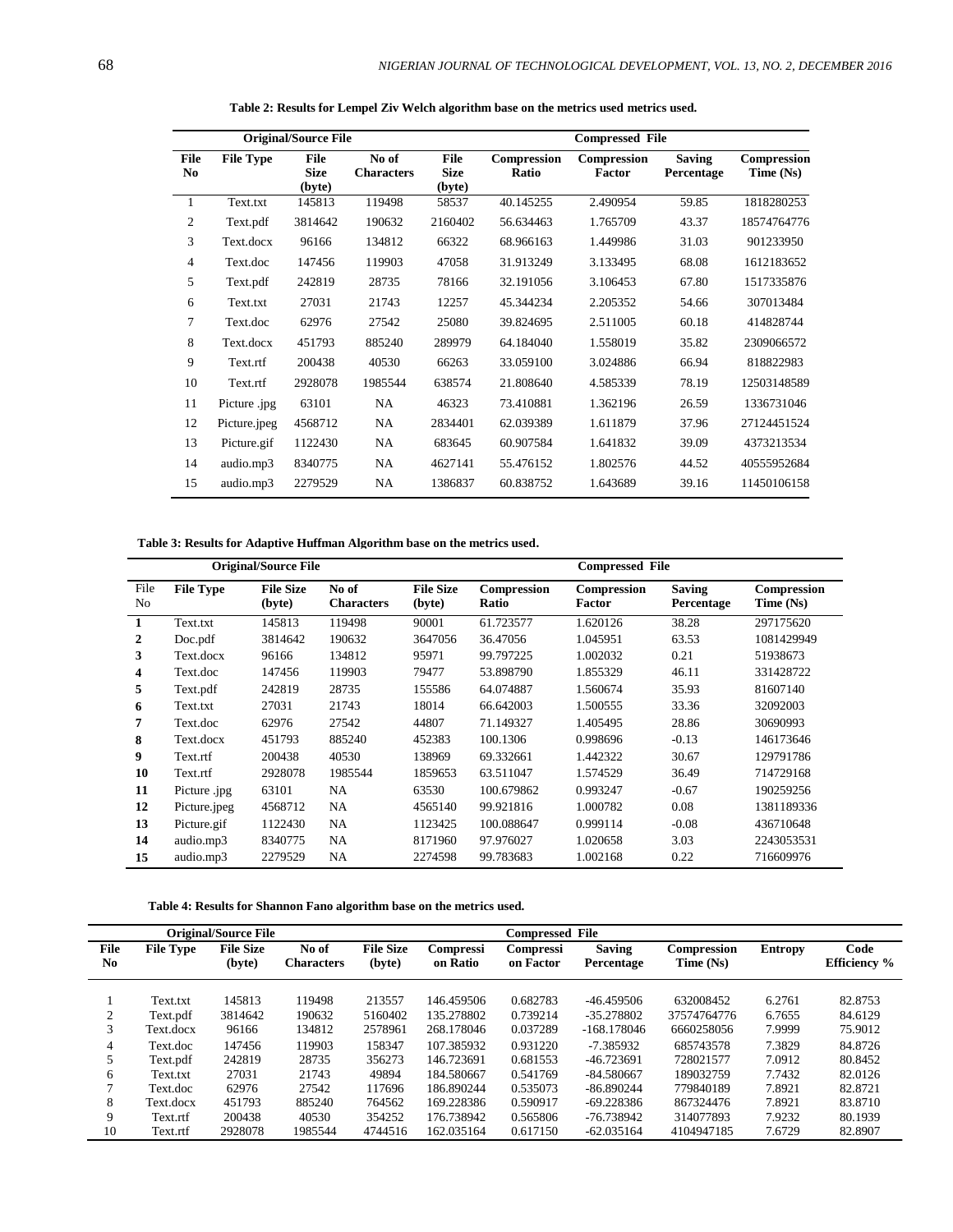#### VI. COMPARISON OF THE FOUR LOSSLESS DATA COMPRESSION ALGORITHMS

The four lossless data compression algorithms which results have been shown in Table 2 were compared based on their saving percentage, compression ratio, compression time, entropy and code efficiency. With the comparison shown in Table 5 and graphical comparison result in Figure 1, it is shown that Lempel Ziv Welch clearly has a better saving percentage than the other algorithm compared though Adaptive Huffman has a better saving percentage in Text2.pdf only.

**Table 5: Comparison of the four lossless algorithms based on saving.**

| <b>File Type</b> | <b>RUN</b><br><b>LENGTH</b> | <b>LEMPEL</b><br><b>ZIV WELCH</b> | <b>ADAPTIVE</b><br><b>HUFFMAN</b> | <b>SHANNON</b><br><b>FANO</b> |
|------------------|-----------------------------|-----------------------------------|-----------------------------------|-------------------------------|
| Text1.txt        | $-92.092612$                | 59.85                             | 38.28                             | $-46.459506$                  |
| Text2.pdf        | $-3.821066$                 | 43.37                             | 63.53                             | $-35.278802$                  |
| Text3.docx       | $-102.677662$               | 31.03                             | 0.21                              | $-168.178046$                 |
| Text4.doc        | $-66.444227$                | 68.08                             | 46.11                             | -7.385932                     |
| Text5.pdf        | -85.98627                   | 67.8                              | 35.93                             | -46.723691                    |
| Text6.txt        | -95.856609                  | 54.66                             | 33.36                             | $-84.580667$                  |
| Text7.doc        | -38.390816                  | 60.18                             | 28.86                             | -86.890244                    |
| Text8.docx       | $-28.140985$                | 35.82                             | $-0.13$                           | $-69.228386$                  |
| Text9.rtf        | $-90.427962$                | 66.94                             | 30.67                             | $-76.738942$                  |
| Text10.rtf       | $-96.275224$                | 78.19                             | 36.49                             | $-62.035164$                  |
| Picture11.jpg    | <b>NA</b>                   | 26.59                             | $-0.67$                           | NA                            |
| Picture 12.jpeg  | <b>NA</b>                   | 37.96                             | 0.08                              | <b>NA</b>                     |
| Picture 13.gif   | <b>NA</b>                   | 39.09                             | $-0.08$                           | NA.                           |
| audio14.mp3      | <b>NA</b>                   | 44.52                             | 3.03                              | <b>NA</b>                     |
| audio15.mp3      | NA                          | 39.16                             | 0.22                              | NA                            |

The closer the compression ratio is to "1%", the more efficient the algorithm is. In the result shown in Table 6 and its graphical representation in Figure 2, Lempel Ziv Welch algorithm has a better compression ratio in all test data except in Text2.pdf where Adaptive Huffman algorithm has a better compression ratio. It can be deduced that Lempel Ziv Welch has a better compression ratio to other algorithm.

Table 7 shows the Analysis of Variance which was used to deduce that there are significant difference in the mean value of each of the algorithms. The above boxplot graph shows Lempel Ziv Welch algorithm with a better saving percentage.

#### *A. Comparison Based on Compression Ratio*

The closer the compression ratio is to "1%", the more efficient the algorithm is. In the result shown in Table 6 and its graphical representation in Figure 2, Lempel Ziv Welch algorithm has a better compression ratio in all test data except in Text2.pdf where Adaptive Huffman algorithm has a better compression ratio. It can be deduced that Lempel Ziv Welch has a better compression ratio to other algorithm.

## *B. Comparison Based On Compression Time*

In the result shown in Table 7 and its graphical representation in Figure 3, Adaptive Huffman has a better compression time. The average compression rate of 524,325,363.1 Nanoseconds is regarded as the best. Lempel Ziv Welch algorithm which has a better compression ratio and saving percentage has the least good average compression time of 8,374,475,588 Nanoseconds.

# *C. Comparison between Original and Compressed File Sizes*

In the result comparison showed at Table 8 and its graphical representation in Figure 4, the original file sizes are compared with the their corresponding compressed file sizes. Lempel Ziv Welch algorithm has the lower rate of compressed file size as compared to other in all test files.



**Figure 1: Graphical Comparison of saving percentage for the four lossless algorithms.**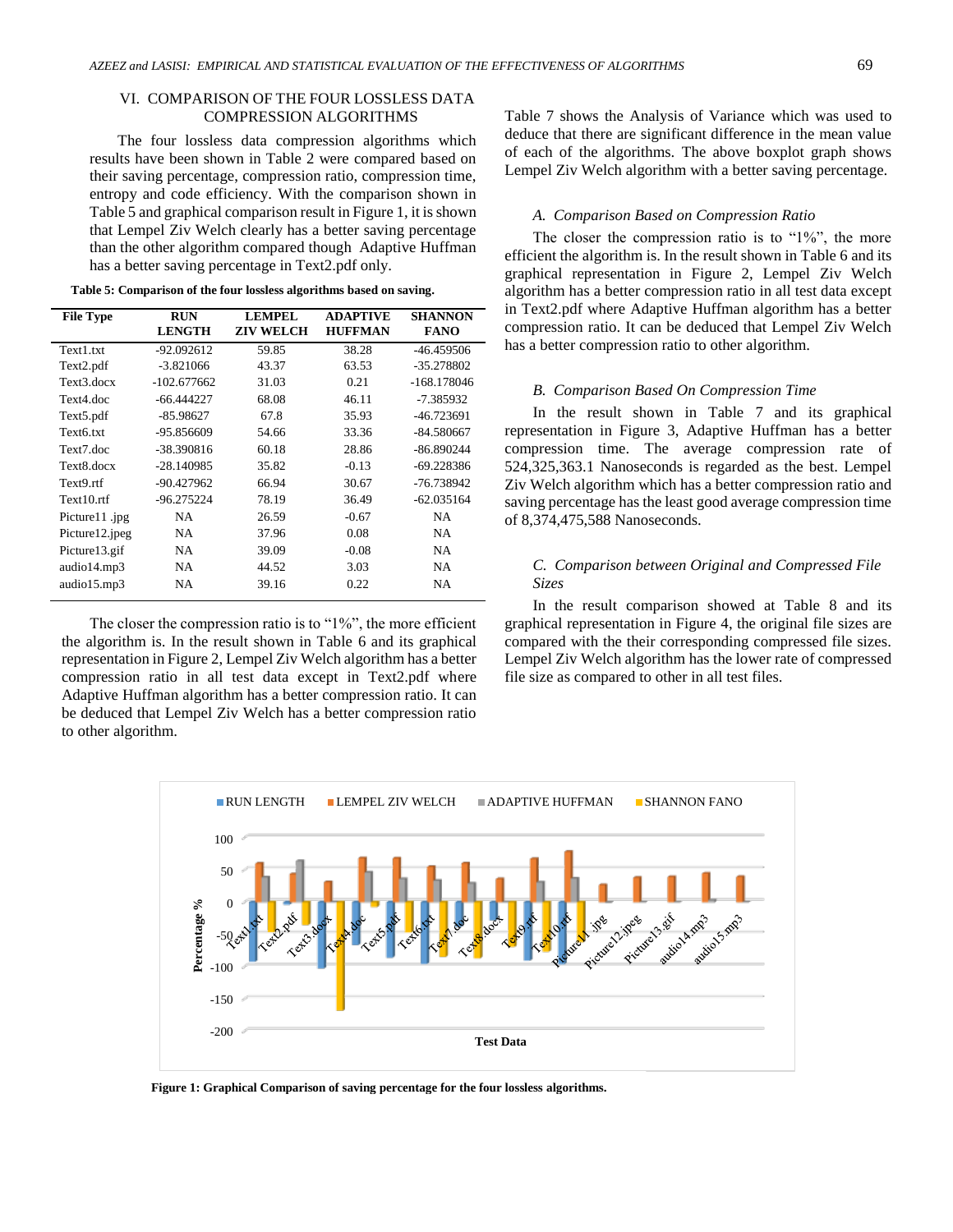| <b>File Type</b>      | <b>RUN LENGTH</b> | <b>LEMPEL</b><br><b>ZIV</b> | <b>ADAPTIVE</b><br><b>HUFFMAN</b> | <b>SHANNON</b><br><b>FANO</b> |
|-----------------------|-------------------|-----------------------------|-----------------------------------|-------------------------------|
|                       |                   | WELCH                       |                                   |                               |
| Text1.txt             | 117805320         | 1818280253                  | 297175620                         | 632008452                     |
| Text2.pdf             | 28574764776       | 18574764776                 | 1081429949                        | 37574764776                   |
| Text3.docx            | 265030951         | 901233950                   | 51938673                          | 6660258056                    |
| Text4.doc             | 46255635          | 1612183652                  | 331428722                         | 685743578                     |
| Text5.pdf             | 61262819          | 1517335876                  | 81607140                          | 728021577                     |
| Text <sub>6.txt</sub> | 74430256          | 307013484                   | 32092003                          | 189032759                     |
| Text7.doc             | 43526813          | 414828744                   | 30690993                          | 779840189                     |
| Text8.docx            | 76893549          | 2309066572                  | 146173646                         | 867324476                     |
| Text9.rtf             | 77116678          | 818822983                   | 129791786                         | 314077893                     |
| Text10.rtf            | 404530274         | 12503148589                 | 714729168                         | 4104947185                    |
| Picture11 .jpg        | <b>NA</b>         | 1336731046                  | 190259256                         | <b>NA</b>                     |
| Picture 12.jpeg       | <b>NA</b>         | 27124451524                 | 1381189336                        | <b>NA</b>                     |
| Picture 13.gif        | NA                | 4373213534                  | 436710648                         | <b>NA</b>                     |
| audio14.mp3           | NA                | 40555952684                 | 2243053531                        | <b>NA</b>                     |
| audio15.mp3           | NA                | 11450106158                 | 716609976                         | NA                            |
| <b>AVERAGE</b>        | 2,974,161,707.Ns  | 8,374,475,588               | 524, 325, 363.1                   | 5,253,601,894Ns               |
|                       |                   | <b>Ns</b>                   | <b>Ns</b>                         |                               |

**Table 6: Comparison of the four lossless algorithms based on saving** 



**Figure 2: Graphical comparison of compression ratio of the four lossless algorithms.**

# VI. CONCLUSION

A study and evaluation of four lossless data compression algorithm was done. The algorithms were implemented and tested with different test data of different sizes. A comparison of all four algorithms was done to know their level of efficiency and effectiveness. By working on their result analysis and graphical representation while considering the compression factor, compression ratio, saving percentage and ability to compress audio and graphics file effectively, the Lempel Ziv Welch algorithm which is based on using dictionary is considered to be the most effective and efficient of the four data compression algorithm evaluated. The result and values are very good and acceptable. Since an efficient

and effective compression algorithm has been identified this in turn allows optimal usage of storage space and also reduction in communication cost. Great knowledge has been contributed to the world of computer science as an efficient data compression algorithm has been identified.

A system should be put in place that will recognize a file type and subsequently assign it to a suitable data compression algorithm. Research should be focused towards Context Mixing Algorithm such as PAQ which is efficient in its compression ration but slow due to usage of multiple statistical prototypes. The speed should be improved upon. Use of compression via substring enumeration (CSE), a compression technique should be research more into to improve its level of efficiency.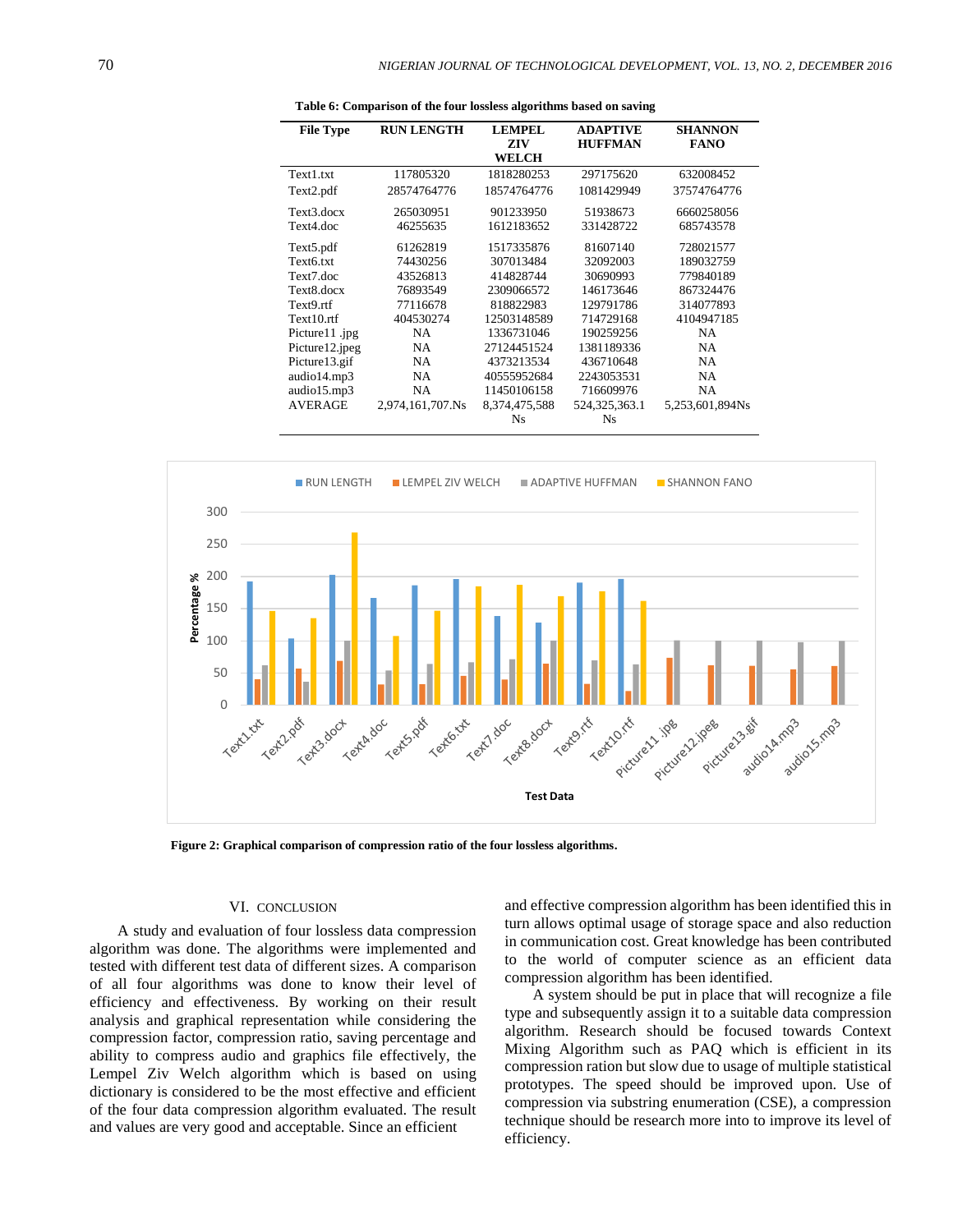| File Type      | <b>RUN LENGTH</b> | <b>LEMPEL ZI V</b><br><b>WELCH</b> | <b>ADAPTIVE</b><br><b>HUFFMAN</b> | <b>SHANNON</b><br><b>FANO</b> |
|----------------|-------------------|------------------------------------|-----------------------------------|-------------------------------|
| Text1.txt      | 117805320         | 1818280253                         | 297175620                         | 632008452                     |
| Text2.pdf      | 28574764776       | 18574764776                        | 1081429949                        | 37574764776                   |
| Text3.docx     | 265030951         | 901233950                          | 51938673                          | 6660258056                    |
| Text4.doc      | 46255635          | 1612183652                         | 331428722                         | 685743578                     |
| Text5.pdf      | 61262819          | 1517335876                         | 81607140                          | 728021577                     |
| Text6.txt      | 74430256          | 307013484                          | 32092003                          | 189032759                     |
| Text7.doc      | 43526813          | 414828744                          | 30690993                          | 779840189                     |
| Text8.docx     | 76893549          | 2309066572                         | 146173646                         | 867324476                     |
| Text9.rtf      | 77116678          | 818822983                          | 129791786                         | 314077893                     |
| Text10.rtf     | 404530274         | 12503148589                        | 714729168                         | 4104947185                    |
| Picture11 .jpg | NA                | 1336731046                         | 190259256                         | NA                            |
| Picture12.jpeg | <b>NA</b>         | 27124451524                        | 1381189336                        | <b>NA</b>                     |
| Picture13.gif  | NA                | 4373213534                         | 436710648                         | NA                            |
| audio14.mp3    | NA                | 40555952684                        | 2243053531                        | NA                            |
| audio15.mp3    | NA                | 11450106158                        | 716609976                         | NA                            |
| <b>AVERAGE</b> | 2.974.161.707.Ns  | 8,374,475,588 Ns                   | 524.325.363.1 Ns                  | 5.253.601.894Ns               |

**Table 7: Comparison of the four lossless algorithms based on saving** 



**Figure 3: Graphical comparison of compression time of the four lossless algorithms.**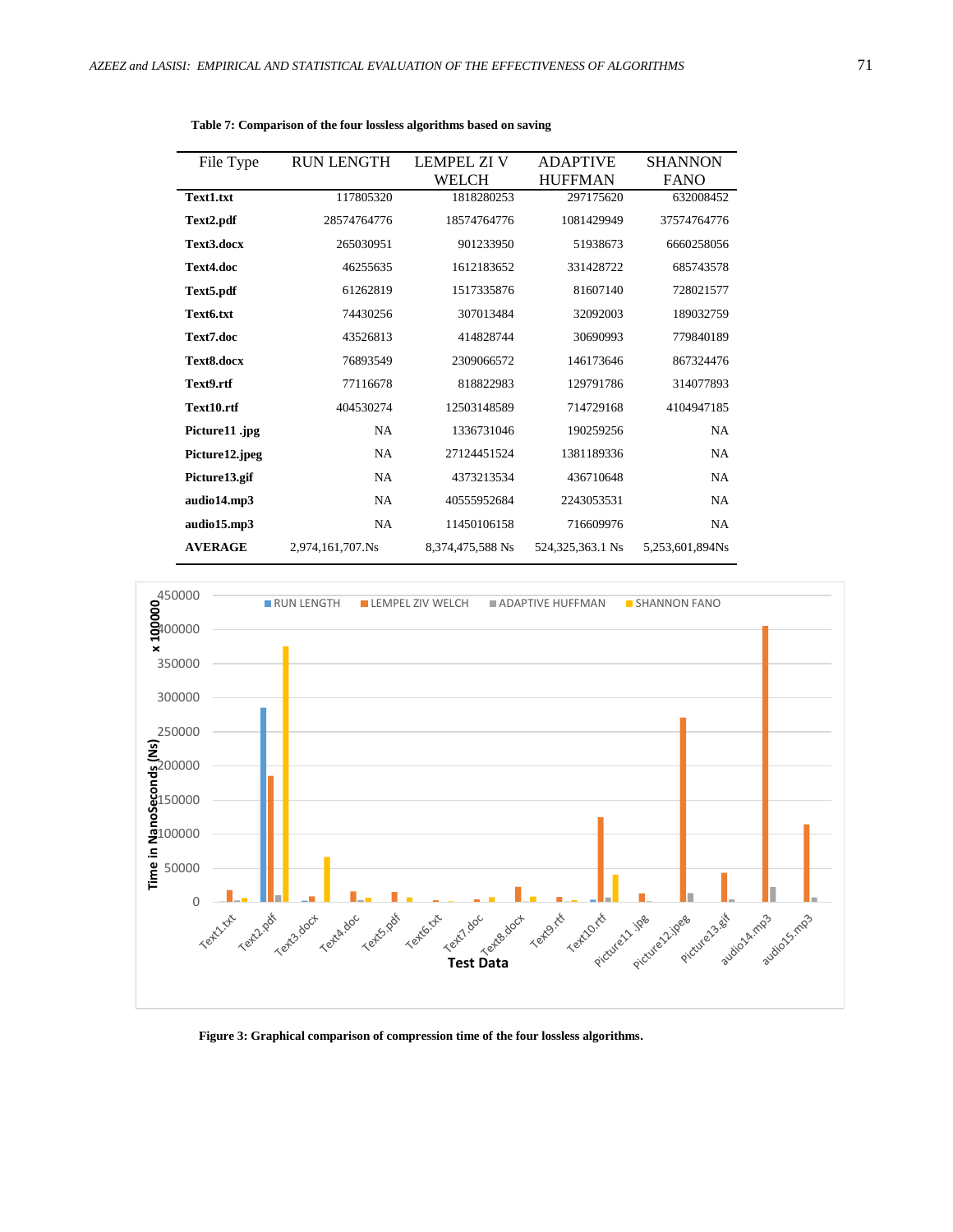| <b>ORIGINAL</b><br><b>FILE SIZES</b><br>(bytes) | <b>RUN LENGTH</b><br>(COMPRESSED) | <b>LEMPEL ZIV</b><br><b>WELCH</b><br>(COMPRESSED) | <b>ADAPTIVE</b><br><b>HUFFMAN</b><br>(COMPRESSED) | <b>SHANNON FANO</b><br>(COMPRESSED) |
|-------------------------------------------------|-----------------------------------|---------------------------------------------------|---------------------------------------------------|-------------------------------------|
| 145813                                          | 280096                            | 58537                                             | 90001                                             | 213557                              |
| 3814642                                         | 3960402                           | 2160402                                           | 3647056                                           | 5160402                             |
| 96166                                           | 194907                            | 66322                                             | 95971                                             | 2578961                             |
| 147456                                          | 245432                            | 47058                                             | 79477                                             | 158347                              |
| 242819                                          | 451610                            | 78166                                             | 155586                                            | 356273                              |
| 27031                                           | 52942                             | 12257                                             | 18014                                             | 49894                               |
| 62976                                           | 87153                             | 25080                                             | 44807                                             | 117696                              |
| 451793                                          | 578932                            | 289979                                            | 452383                                            | 764562                              |
| 200438                                          | 381690                            | 66263                                             | 138969                                            | 354252                              |
| 2928078                                         | 5747092                           | 638574                                            | 1859653                                           | 4744516                             |
| 63101                                           | NA                                | 46323                                             | 63530                                             | NA                                  |
| 4568712                                         | NA                                | 2834401                                           | 4565140                                           | <b>NA</b>                           |
| 1122430                                         | <b>NA</b>                         | 683645                                            | 1123425                                           | NA                                  |
| 8340775                                         | NA                                | 4627141                                           | 8171960                                           | NA                                  |
| 2279529                                         | NA                                | 1386837                                           | 2274598                                           | NA                                  |
|                                                 |                                   |                                                   |                                                   |                                     |

**Table 8: Comparison between original file size and compressed file size of the four lossless algorithms.**



**Figure 4: Graphical comparison of original file size against compressed file size.**